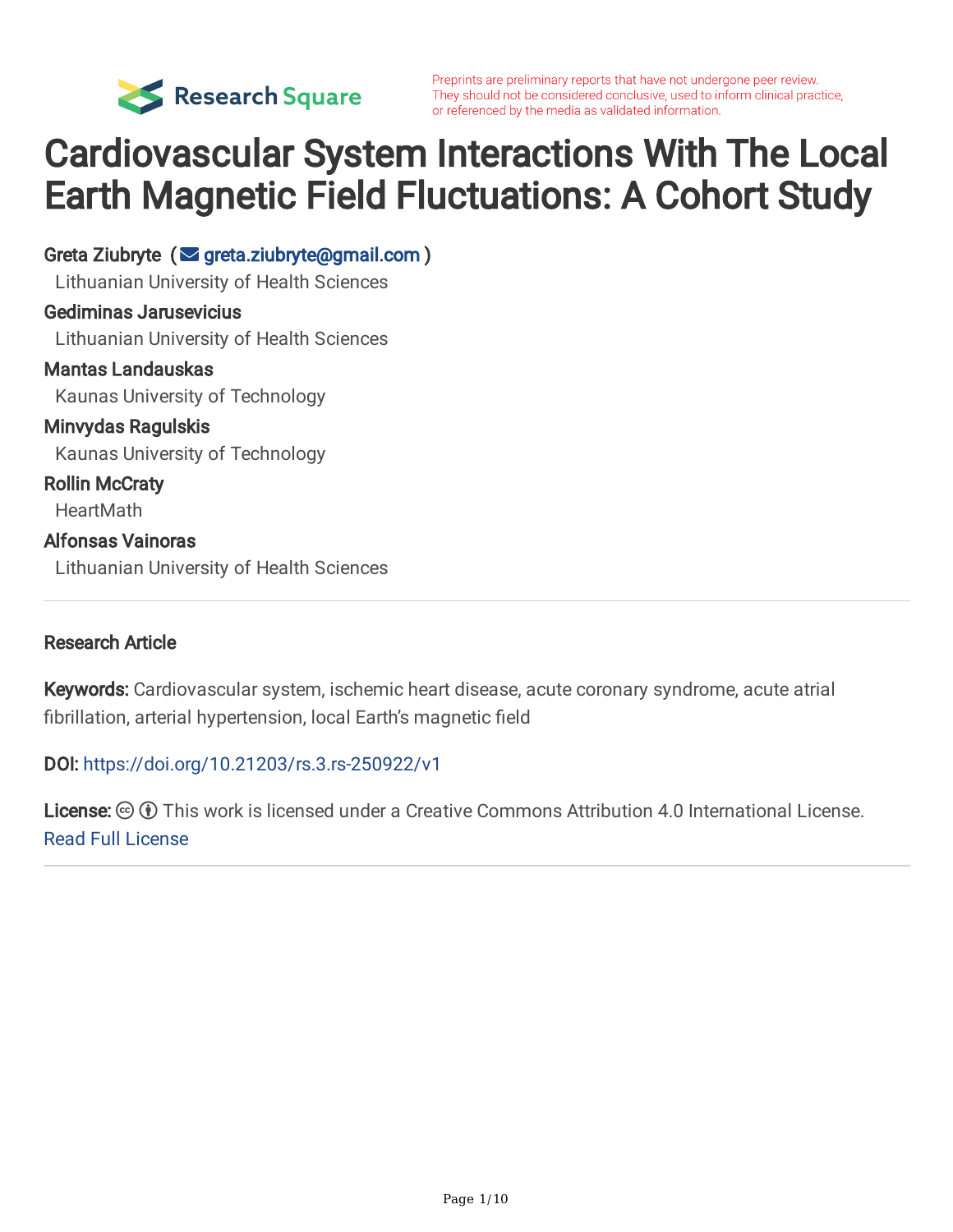# Abstract

**Background:** Geomagnetic storms strongly affect the human cardiovascular system, misbalancing adaptive mechanisms and causing severe adaptive stress responses at all levels of body regulation. Most physiological changes occur after a defined period following geomagnetic climate alterations, this 'delay period' lasts for 2-3 days.

Methods: In total, 4730 patients admitted between 2015 and 2017 due to acute coronary syndrome (ACS) and acute onset of arrhythmias have been included into the study.

Results: Higher time varying magnetic field (TVMF) activity in low frequency ranges is associated with lower number of admissions due to ACS, while higher TVMF activity in high frequency ranges is associated with increased risk for ACS occurrence. The greater TVMF activity in low frequency ranges is associated with higher rates of admission due to cardiac arrhythmias. Additional ACS analysis showed that red blood cell count decreases with increased MF strength in low frequency ranges, while white blood cells and platelets count increases in the same MF frequency ranges. The highest serum osteocalcin level was found 3 days after certain MF strength changes in low frequency ranges in patients with ACS. Strong correlations were found between more than 2 cases of AMI per day and MF strength changes 2- and 3 days before admission.

**Conclusions:** Earth's local magnetic field is strongly related on human cardiovascular system metabolism and neural regulation. Increased Magnetic field activity in low frequency ranges is associated with heart metabolism and may induce better cardiovascular health, while increased magnetic field activity in high frequency ranges leads to heart problems especially to occurrence of ischemic heart disease and arterial hypertension.

# **Background**

Geomagnetic climate changes undoubtedly affect living organisms [1-8]. It was noticed that birds, fish, and insects navigate in the environment mainly by Earth geomagnetic field oscillations [1]. Interestingly, geomagnetic field (GMF) impact on the tone of the vascular wall has been repeatedly proved, [2-8] highlighting that GMF changes independently to other geomagnetic climate factors strongly modulate blood pressure (BP) changes [2]. Even more, it was noticed that geomagnetic storms (GMS) created by solar flares [2] misbalancing adaptive mechanisms and causing severe adaptive stress responses most heavily impact cardiovascular system regulation mechanisms [9, 10] manifesting as decrease of the heart rate variability (HRV) and blood flow, and increase in platelet aggregation activity, coagulation, and blood viscosity even in healthy people [9].

Nevertheless, it has been shown in many studies that physiological changes occur with a delay after the change in magnetic or solar activity [9, 11-14]. The phenomenon is called 'delay phase' and take from hours up to 2-3 days following GMF alterations [9, 11-14]. Additionally, it was noticed that a diseased system lost its adaptative to fluctuation in the GMF mechanisms [15]. It was noticed that cardiovascular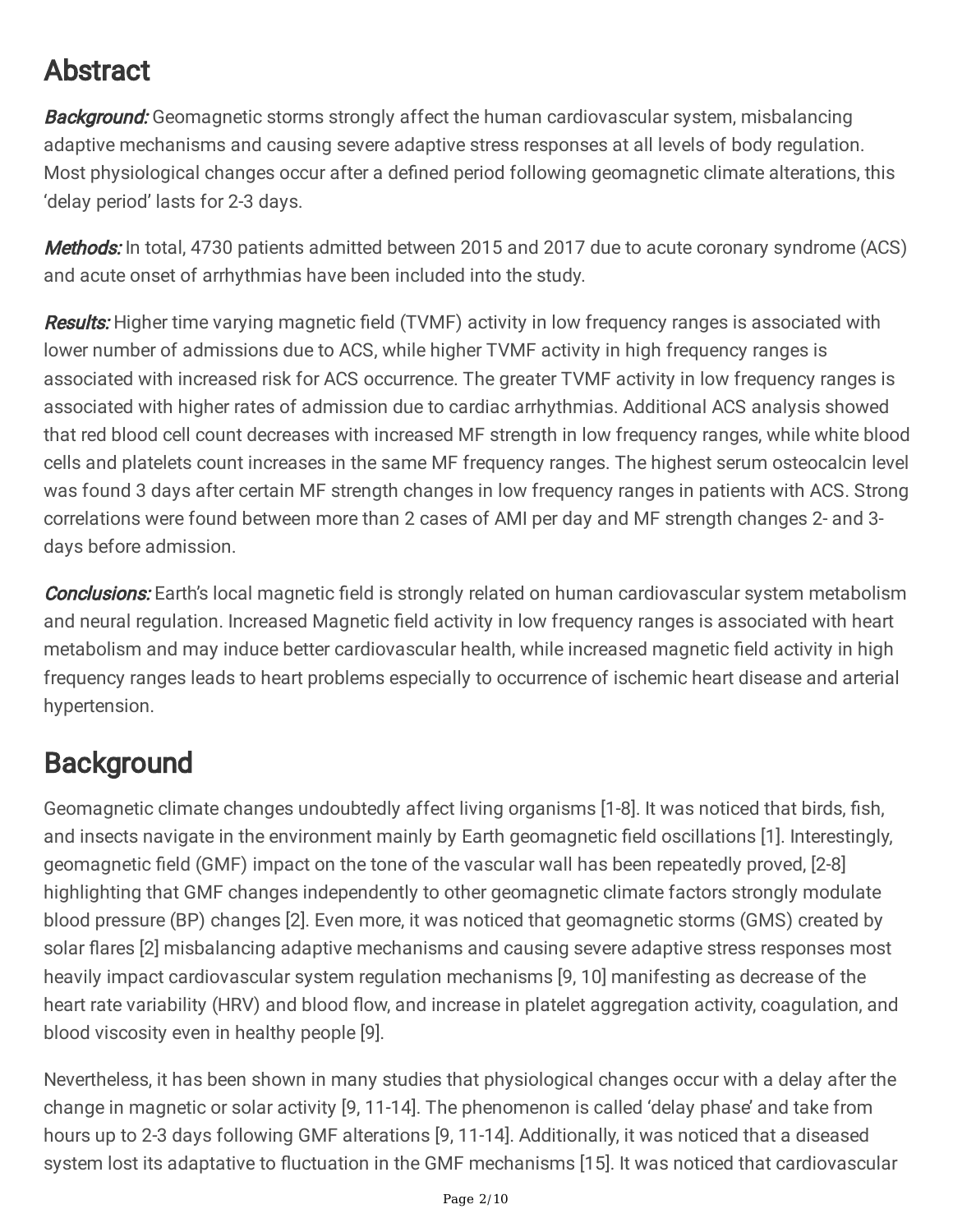diseases significantly reduce subjects' sensitivity to GMF changes which may lead to critical health deteriorations [15]. Scientists have claimed that physiological changes are minimal if noticeable at all when it is normal susceptibility to GMF changes [15].

Association between human beings and the magnetic Environment could be explained by overlaps between human brain waves captured on an electroencephalogram (EEG) and Schumann resonance waves [9, 12, 16 - 18] and field-line resonances. It was stated, that that Schnumman resonances start at 7.83 Hz and there are 8 of all of them which overlap with EEG rhythms. Field-line resonance oscillations (0.1 Hz) corresponds to heart rhythm activity, and oscillations of the autonomic nervous system [9, 16- 18]. Andey et al.[ 19-21] have observed the relation between GMF intensity changes and neurohumoral regulation in early 1990 and highlighted the autonomic nervous system ability to modulate the baroreceptor activity and regulate intracellular processes resulting in BP regulatory reflex in both normal and cardiovascular diseases [19-21]. The negative effect of increased GMF disturbances on baroreceptors responsiveness may result in decreased HRV and increased BP variability [19, 22]. These processes may lead to higher mortality in patients with myocardial infarction [19, 22-23]. Even more, isolation from magnetic field results in diastolic BP reduction of 2 mmHg and improvement of capillary blood flow at 17% [24]. If we assume that increased GMF intensity, increases vascular tone, and most possible, that the stronger the GMF, the greater vascular tone, which may progress to even life-threatening conditions. Interestingly, a stronger negative effect of the local Earth magnetic field (LMF) on onsets of acute atrial fibrillation (AAF) has been observed in hypertensive patients [25-27]. LMF strength fluctuations resulting in HRV reduction and heart rate (HR) increase may provoke heart arrhythmias [28]. This tendency is most evident in hypertensive patients' group [27]. It was recently found that increased LMF activity in low frequency ranges is associated with increased number of acute atrial fibrillation and atrial flutter [21]. It appears, that a higher LMF intensity in the low frequency ranges is associated with onsets of arrhythmia while in high frequency range – with ischemic cardiac events [21, 23, 29]. Despite various studies of GMF effects on the cardiovascular system there have been confusing results. Therefore, this study was aimed to further clarify the impact of the changes of LMF intensity on various cardiovascular disorders.

#### **Methods**

In total, 4,730 patients admitted due to acute cardiovascular disorder including coronary syndromes (ACS) and myocardial infarction (MI) with or without ST segment elevation and unstable angina and acute onset of arrhythmias have been included into this single centre multivariate observational prospective study, which was executed between 1 January, 2015 and 31 December 2017 in Kaunas, Lithuania.

Patients' demographic parameters including age and gender, medical history including comorbidities and previous cardiac procedures, laboratory, and instrumental test results, as well as treatment methods were collected from medical records during hospital stay period.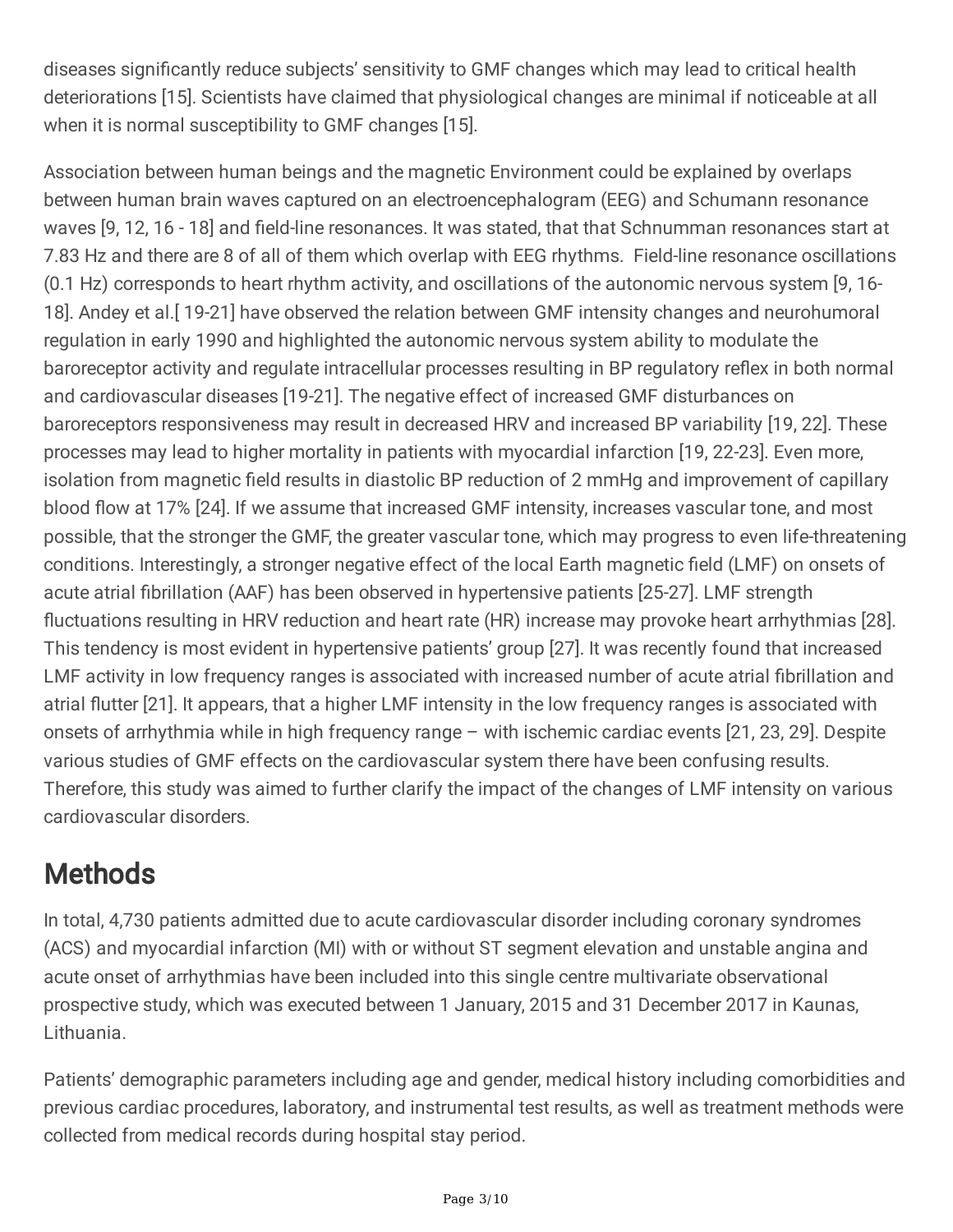All patients according to their primary diagnosis have been divided into two groups: 1) ACS group consisted of 4,400 patients; 2) and arrythmias group which consisted of 330 patients. The first group was further divided into two subgroups according to ST segment changes. First-time MI patients from with ST segment elevation was subtracted, although certain neurohormonal biomarkers from this group was analysed for the expression of the 'delay effect'.

Magnetometer data was obtained from the magnetometer located in Lithuania which was continuously collected by the Global Coherence Monitoring Network. The time varying MF was observed in two (north/south and east/west) orientations. Following HeartMath institute scientists' recommendation east/west detectors data was used for analyses in this study. The local magnetic field (LMF) strength has been measured in pico-Teslas (pT). Power of certain frequency interval was calculated in pT<sup>2</sup>. The LMF was analysed in five frequency ranges that overlap with the EEG ranges [Hz], but to differentiate those magnetic field frequency ranges which are in same range as the EEG bands we add an S in front: (SDelta) [0; 3.5 Hz], (STheta) [3.5; 7 Hz], (SAlpha) [7; 15 Hz], (SBeta) [15; 32 Hz], (SGamma) [32; 65 Hz]. We also include a range [0; 65 Hz] where all frequency bands were summed in one, in order to observe correlations in summarised spectrum. Analogous indication of Schumann resonances was proposed [23]

Statistical analyses were performed using the software package SPSS 20.0. The chosen level of significance was  $p < 0.05$ .

The local Ethical committee approval No. BEC-MF-126 20 was obtained.

All patients provided their informed consent for the study and all study methods were performed in accordance with the relevant guidelines and regulations.

#### **Results**

A lot of interesting and novel results have been detected during this multiple observational study.

The first thing we observed in this study was that the strength of the resonant frequencies in local magnetic field, is continually changing (Fig.1). Tendencies of LMF weakening were observed between 2014 and 2016, when LMF was the weakest during the observational period. It was observed that an abrupt increase of LMF strength occurred from 2016 to 2017, and that since then the amplitude of the LMF resonances has continued to increase showing the highest ever observed values in 2019 (Fig. 1). Moreover, it is noticeable that LMF reaches its highest peaks in July-August and decreases to lowest value in winter months – December and January. Scientists have suggested that people are able to better tolerate LMF increases in the Spring season as compared to its decrease in the Autumn [23].

Schumann resonances in four countries are shown in Fig. 2. It is clearly seen that the peaks of resonances are the same all around the World and differ only in their intensities in the different frequency ranges. The most expressed LMF intensities are in SDelta range (0-3,5HZ), which usually is related with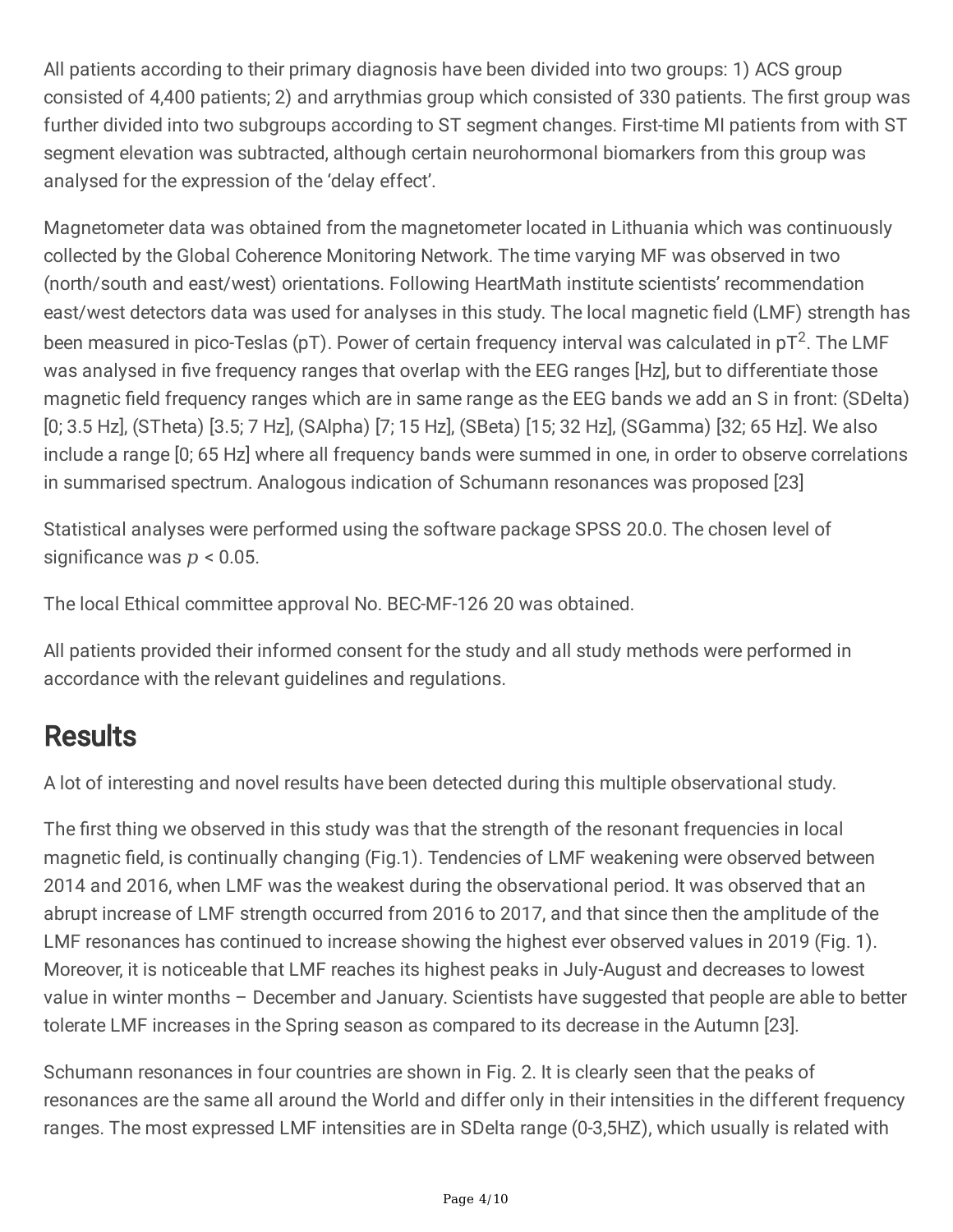Earth terrene fluctuations and in SGamma range (32-65Hz), which is mostly related to country electricity networks frequency.

A huge part of our study was based on ischemic cardiac events, which had a significant positive correlation between ACS and increased LMF activity in the high frequency range (SGamma). These tendencies are the best illustrated by number of acute myocardial infarction cases per week in relation with LMF changes (Fig. 3). It was found that a higher LMF activity in the low frequency ranges is associated with lower number of admissions due to ACS, while a higher LMF activity in high frequency ranges is associated with increased risk for ACS occurrence. These tendencies remained the same during all seasons, with the only difference being in the level of expression and in the strength of correlation. It is interesting, that a greater LMF activity in the low frequency ranges was associated with higher rates of admission due to cardiac arrhythmias (Fig. 4).

In patients admitted due to AMI, several additional analyses were conducted. Interesting results were found in the analyses of blood test parameters' and the associations with changes in LMF strength. It was observed that total blood count significantly correlates with LMF changes in low frequency range. Red blood cells count decreases with increased LMF strength in low frequency ranges, while white blood cells and platelet counts increases in the same frequency ranges (Fig.5). Completely different results were found in an analyses of serum Chlorine to Natrium ratio (Cl/Na). It replicated admission due to ACS results, showing moderate to strong negative correlations with the low frequency ranges and moderate positive correlations in the SGamma range (Fig. 6). This suggests that Cl/Na is strongly associated with occurrence of AMI. Similar results have been found in analysis of the blood osteocalcin levels (Fig. 7).

Osteocalcin is released from bones in presence of acute stress and starts to act in several minutes to modify overall body metabolism, preparing it to deal with stressful situations. In other words, osteocalcin may be considered as a stress hormone. It is not surprising that serum osteocalcin level is elevated in patients suffered from AMI. Nevertheless, this study has shown that in patients with AMI the highest serum osteocalcin levels were found 3 days after certain LMF strength changes occurred in the low frequency ranges. This part of our analyses has strongly confirmed the existence of a 'delay effect' lasting for 2-3 days. This means, that it takes about 2-3 days for the expression of these blood changes to occur after the change in the LMF strength.

Impressive results were found in sub-analysis where we focused only on days when more than 2 AMI cases were admitted, pretending that a smaller number of cases might only be coincidence and unrelated to changes in LMF activity. Strong significant correlations ( $r$ >0.8,  $p$ <0.05) were found between the number of cases admitted per day and the LMF strength changes 2- and 3- days before admission (Fig. 8).

### **Discussion**

This is the first study we are aware of that focused on the correlations between cardiovascular function and changes in LMF strength in different frequency ranges and at different fractal levels. Moreover, there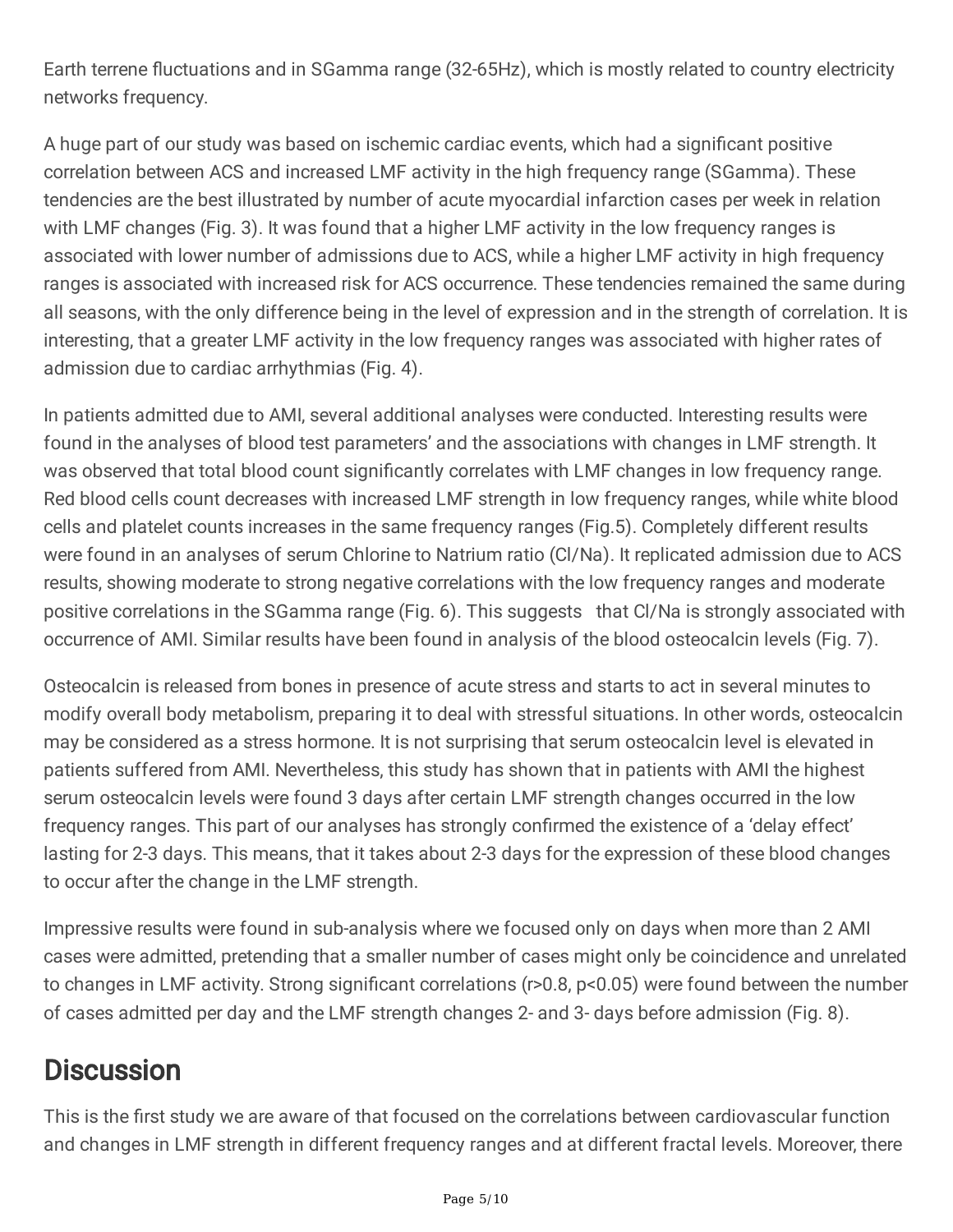are only a few publications on changes in the local MF impact on human health [25, 23-29], while many publications analyse the impact of the disturbances in the Global MF on living organisms.

It is known that not only enhancement but also weakening of the resonant frequencies in the magnetic field can adversely affect the body and that the direction of the LMF intensity change has an impact [21]. Clearly, increased LMF activity in low frequency ranges has a positive effect on the course of ischemic heart disease (IHD) [21, 23-29] but may increase risk of acute arrhythmias [25]. This study has confirmed that higher LMF intensity in the high frequency ranges is associated with higher number of admissions due to ACS. Interestingly, scientists have found that more diffuse coronary artery disease might be linked to higher LMF intensity in high frequency ranges [23]. The same tendencies are also associations between troponin I and the LMF. This let presume that a higher LMF intensity in high frequency range is associated with more severe deterioration of patients with IHD health condition [29]. Scientists analysing LMF, have concluded that LMF in low frequency ranges has positive influence on patients with IHD wellbeing [30]. It has recently been found that endothelial function is enhanced by LMF oscillations at extremely low frequencies (0.01-0.02 Hz) [30]. These Ultra-low frequencies are in the same frequency range of endothelial vibrations [30]. LMF fluctuations that coincide with endothelial vibrations, appears to activate endothelium, and improve its function [30]. Naturally, when endothelial function is improved, rheological properties of the blood also improve, inhibiting pathogenetic mechanism of ACS [30]. Moreover, Gmitrov et al. have found that healthy endothelium releases more endogenous nitric oxide (NO), which is critically important in maintenance of normal BP [19] and endothelial dysfunction is known as an initiating mechanism of atherosclerosis development [31]. Circulating low density lipoprotein (LDL) is not able to enter beneath the endothelium since it is healthy. Thus, healthy endothelium prevents atherosclerotic plaque formation and ICH development [31]. As a good endothelium function is crucial in atherosclerosis prevention, it is particularly important to elucidate environmental factors that may have a positive and negative effect on endothelial function. It was hypothesised that industrially generated lowfrequency LMF generators could improve endothelial function and possibly prevent or at least slowed the progression of atherosclerosis, but the evidence are scarce yet [32].

It is impossible to conclude unambiguously, but it is clear, each person interacts with the environment in their own manner. So, concluding this report we only can talk about overall tendencies. Different people entered the study at different stages and times. LMF as well as the overall environment around us is constantly changing, so even at similar numeric values of LMF osculation amplitudes, human exposure to it might be drastically different. However, looking at general result trends we may confirm [33, 19, 23-29, 34, 35] that stronger LMF in high frequency ranges (32-65 Hz) adversely affects individuals with IHD.

Despite its novelty, this research has some limitations. First, the direction and strength alteration have not been included into our research. Second, we did not include adequate control group consisted of healthy people.

# **Conclusion**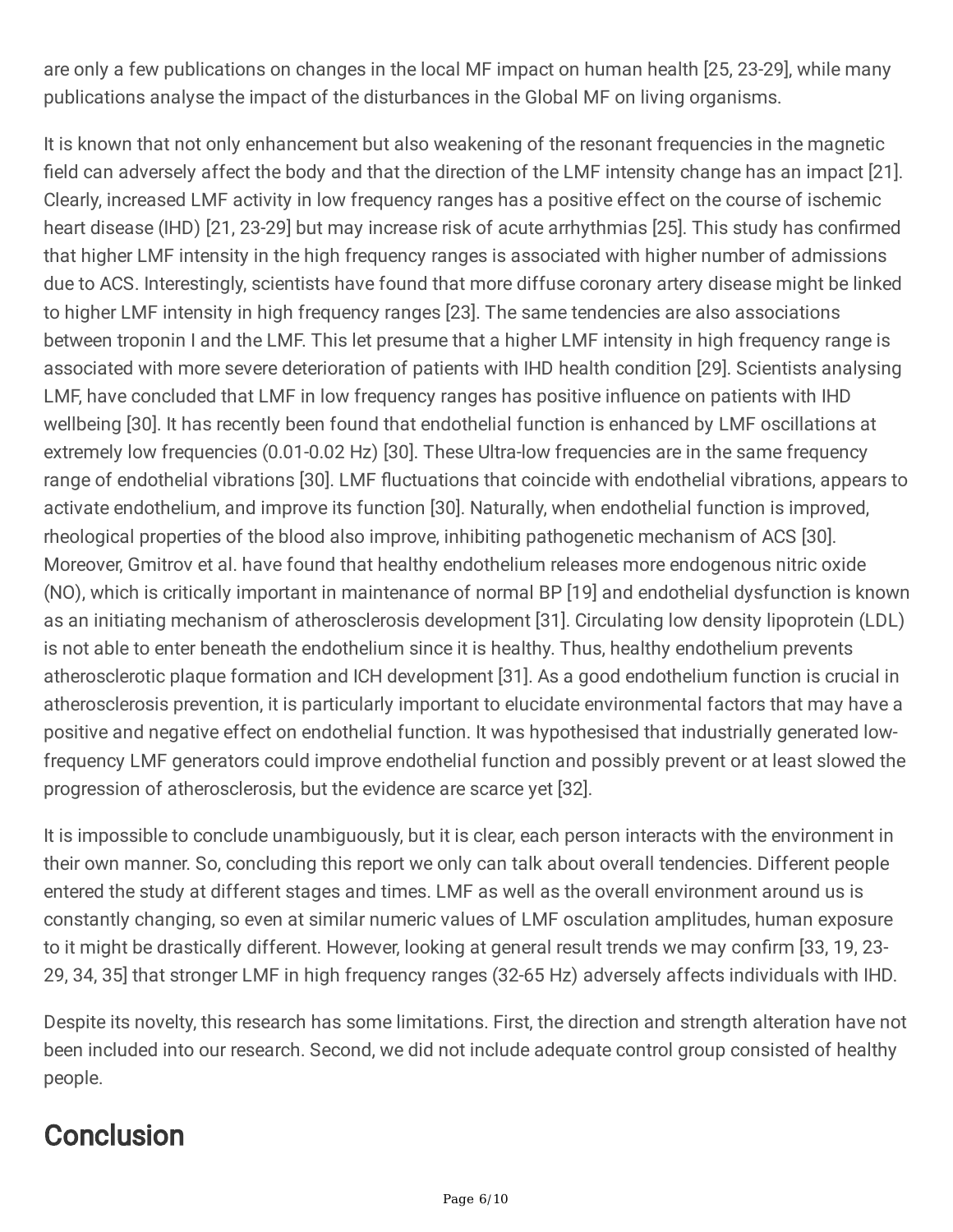Each living organism is surrounded by a micro and macro environment, which undoubtedly influence our health. Individual human interactions with the Environment may result in both improved and deteriorated health. Changes in the resonant frequencies in the Local Earth's magnetic field has huge influence on human cardiovascular system metabolism and neural regulation. Increased magnetic field activity in low frequency ranges improves heart metabolism and results in better cardiovascular health, while increased magnetic field activity in high frequency ranges leads to heart problems especially to occurrence of ischemic heart disease and arterial hypertension.

#### Abbreviations

- $AAF acute$  atrial fibrillation
- ACS acute coronary syndrome
- BP blood pressure
- EEG Electroencephalogram
- $GMF qeomagnetic field$
- GMS geomagnetic storms
- HRV heart rate variability
- IHD ischaemic heart disease
- $LMF local Earth magnetic field$
- LDL low density lipoprotein cholesterol
- MI myocardial infarction
- NO nitric oxide
- pT pico-Teslas

#### **Declarations**

Ethics approval and consent to participate: The study was approved by The Kaunas local Ethical committee; approval No. BEC-MF-126 20

#### Consent for publication: Not applicable

Availability of data and materials: The datasets analysed during the current study are available from the corresponding author on reasonable request.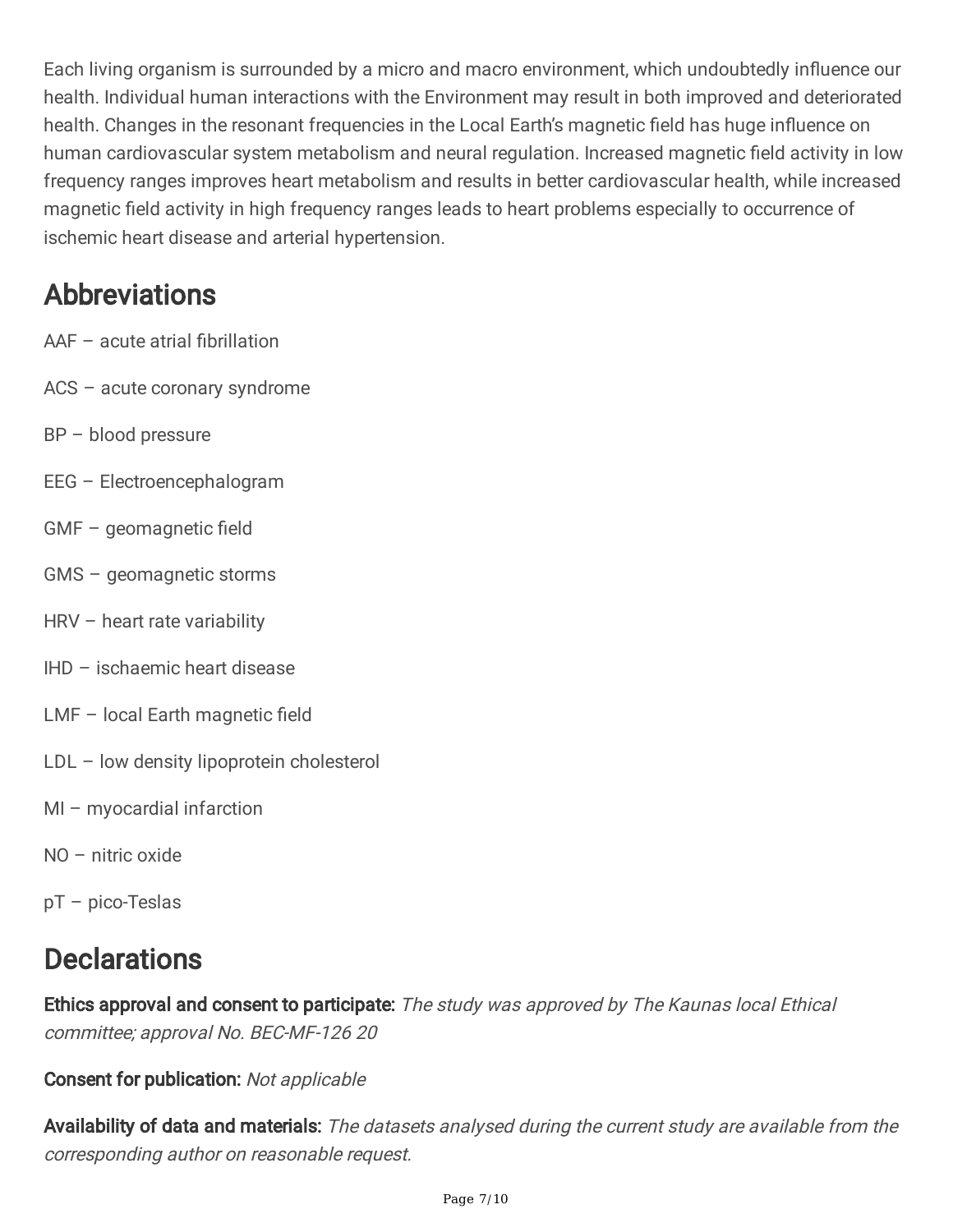Competing interests: The authors declare that they have no competing interests.

Funding: The research was not funded.

Authors' contributions: GZ has collected patients data, analysed it, and prepared the manuscript. GJ has initiated the research, designed the methodology and reviewed the manuscript. ML performed systemic mathematical analyses and detailed mathematical analysis of magnetic field spectrum. MR helped performing mathematical analysis and reviewed the manuscript. RM provided magnetic field data for analysis and reviewed the manuscript. AV has moderated the research and reviewed, corrected and approved the manuscript. All authors read and approved the final manuscript.

#### Acknowledgements: Not applicable

#### **References**

- 1. Beason R, Nicholas J. Magnetic orientation and magnetically sensitive material in a transequatorial migratory bird. Nature. 1984; 309:151-3.
- 2. Ozheredov VA, Chibisov SM, Blagonravov ML et al. Influence of geomagnetic activity and earth weather changes on heart rate and blood pressure in young and healthy population. Int J Biometeorol. 2017; 61:921-9
- 3. Gurfinkel Y, Breus T, Zenchenko T et al. Investigation of the effect of ambient temperature and geomagnetic activity on the vascular parameters of healthy volunteers. Open J Biophys. 2012; 2:46- 55
- 4. Zenchenko TA, Skavulyak AN, Khorseva NI et al. Characteristics of individual reactions of the cardiovascular system of healthy people to changes in meterological factors in a wide temperature range. Izvestiya, Atmos Ocean Phys. 2013; 49:783-98
- 5. Breus TK, Gurfinkel YI, Zenchenko TA et al. Parameters to meteorological and geomagnetic factors. Izvestiya, Atmos Ocean Phys. 2010;46(8):965–972
- 6. Breus TK, Gurfinkel Yu I, Zenchenko TA et al. Original Russian Text © published in Geofizicheskieprotsessyibiosfera. 2010; 9(2): 23-36
- 7. Breus TK, Baevskii RM, Chernikova AG. Effects of geomagnetic disturbances on humans functional state in space flight. J Biomed Sci Eng. 2012; 5:341-355
- 8. Ozheredov VA, Breus TK, Gurfinkel YI et al. Influence of some weather factors and geomagnetic activity on the development of severe cardiological pathologies. Biophysics. 2010; 55(1):110–119
- 9. Vencloviene J, Babarskiene RM, Kiznys D. A possible association between space weather conditions and the risk of acute coronary syndrome in patients with diabetes and the metabolic syndrome. Int J Biometeorol. 2017; 61: 159
- 10. Breus TK, Baevskii RM, Chernikova AG. Effect of geomagnetic disturbances on humans functional statei n space flight. I Biomed Sci Eng. 2012; 5:341-55.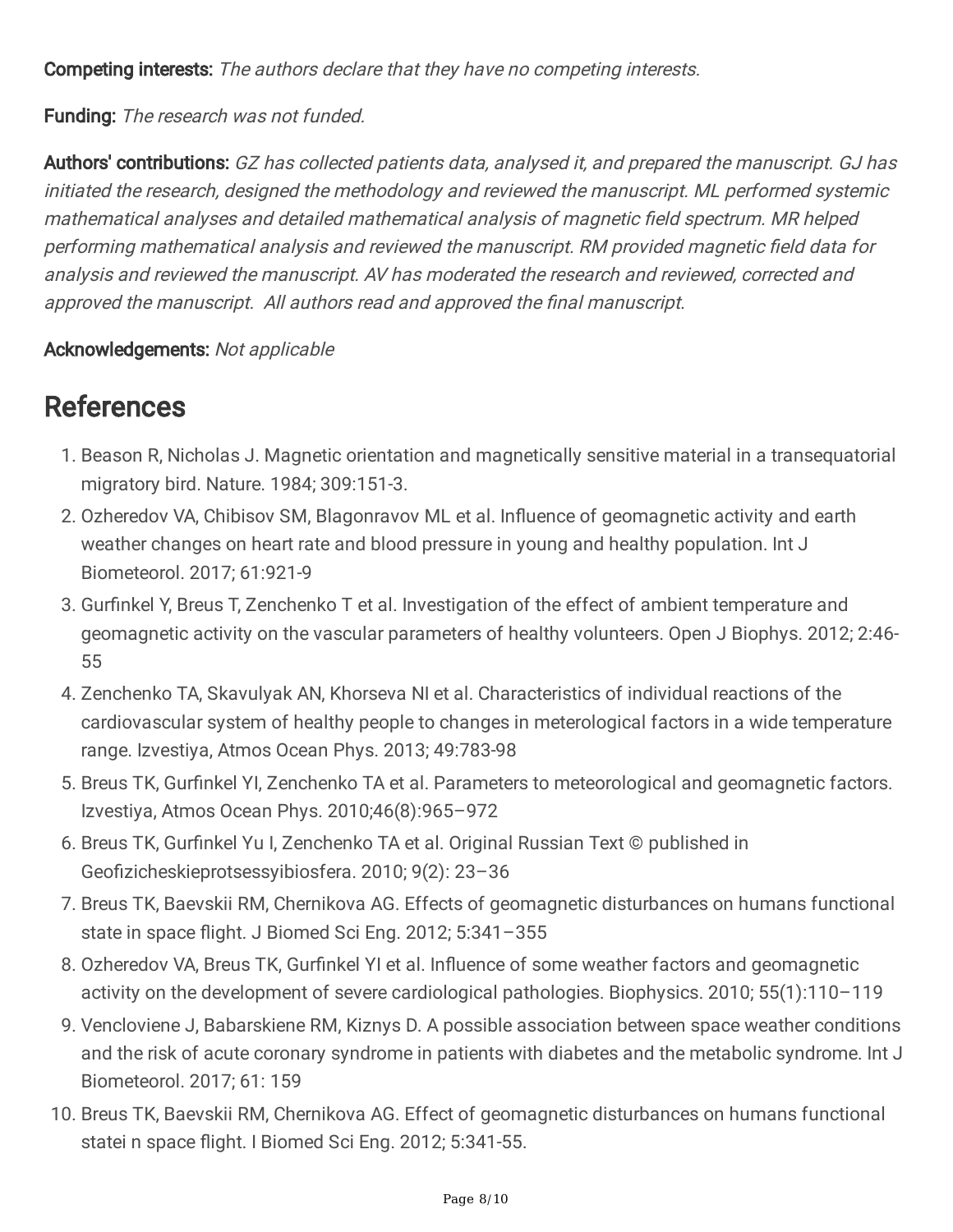- 11. Zenchenko T, Poskotinova LV, Rekhtina AG, et al. Relation between microcirculation parameters and Pc3 geomagnetic pulsations. Biophysics. 2010; 55(4):646–651
- 12. Dimitrova S, Stoilova I, Georgieva K et al. Solar and geomagnetic activity and acute myocardial infarction morbidity and mortality. Fundam Space Res, Supl. of Compt. Rend. Acad. Bulg. Sci. 2009; 161–165
- 13. Mavromichtaki H, Papailiou M, Dimitrova S et al. Space weather hazards and their impact on human cardio-health state parameters on earth. Nat Hazards. 2012; 64:1447–1459
- 14. Katsavrias C, Preka-Papadema P, Moussas X et al. Helio-geomagnetic influence in cardiological cases. Adv Space Res. 2013; 51:96–106
- 15. Alabdulgader A, McCraty R, Aktinson M et al. Human heart rhythm sensitivity to earth local magnetic field fluctuations. JVE International LTD. Journal of Vibroengineering. 2015; 17(6): 3271-9.
- 16. Nakayama S, Atsuta S, Shinmi T et al. Pulse-driven magnetoimpedance sensor detection of biomagnetic fields in musculatures with spontaneous electric activity. Biosens Bioelectron. 2011; 27(1):34–39
- 17. Uchiyama T, Nakayama S. Magnetic sensors using amorphous metal materials: detection of premature ventricular magnetic waves. Phys Rep.2013; 1(2):e00030
- 18. McCraty R, Deyhle A. The Global Coherence Initative: Investigating the Dynamic Relationship between people and Earth's Energetic Systems in Bioelectromagnetic and Subtile Energy Medicine. Second Edition, 2015.
- 19. Gmitrov J, Gmitrova A. Geomagnetic field effect on cardiovascular regulation. Bioelectromagnetics 2004; 25:92-101
- 20. Adey WR. Electromagnetic fields and the essence of living systems. Modern radio science. 1990. New York: Oxford University Press; 1-36.
- 21. Liboff AR. A role for the geomagnetic field in cell regulation. Electroman. Biol. Med. 2010; 29: 105-12.
- 22. Gaetani R, Ledda M, Barile L et al. Differentiation of human adult cardiac stem cells exposed to extremely low-frequency electromagnetic fields. Cardiovasc. Res. 2009; 82:411-20.
- 23. Jaruševičius G, Rugelis T, McCraty R et al. Correlation between Changes in Local Earth's Magnetic Field and Cases of Acute Myocardial Infarction. Int J Environ Res Public Health. 2018, 15: 399.
- 24. Gurfinkel YI, At'kov OY, Vasin AL et al. Effect of zero magnetic field on cardiovascular system and microcirculation. Life Sci. Space Res. 2016; 8: 1–7.
- 25. FeinLeib M, Rogot F, Sturrock P. Solar activity and mortality in the United States. Int J Epidemiol. 1977; 4:227-9.
- 26. Claeys MJ, Coenen S, Colpaert Ch et al. Environment triggers of acute myocardial infarction: results of a nationwide multiple-fatorial population study. Acta Cardiol. 2015; 70(6):693-701.
- 27. Žiubrytė G, Jaruševičius G, Jurjonaitė J et al. Correlations between acute atrial fibrilation and local Earth magnetic field strength. Journal of Complexity of Health Sciences. 2018; 2(1):31-41